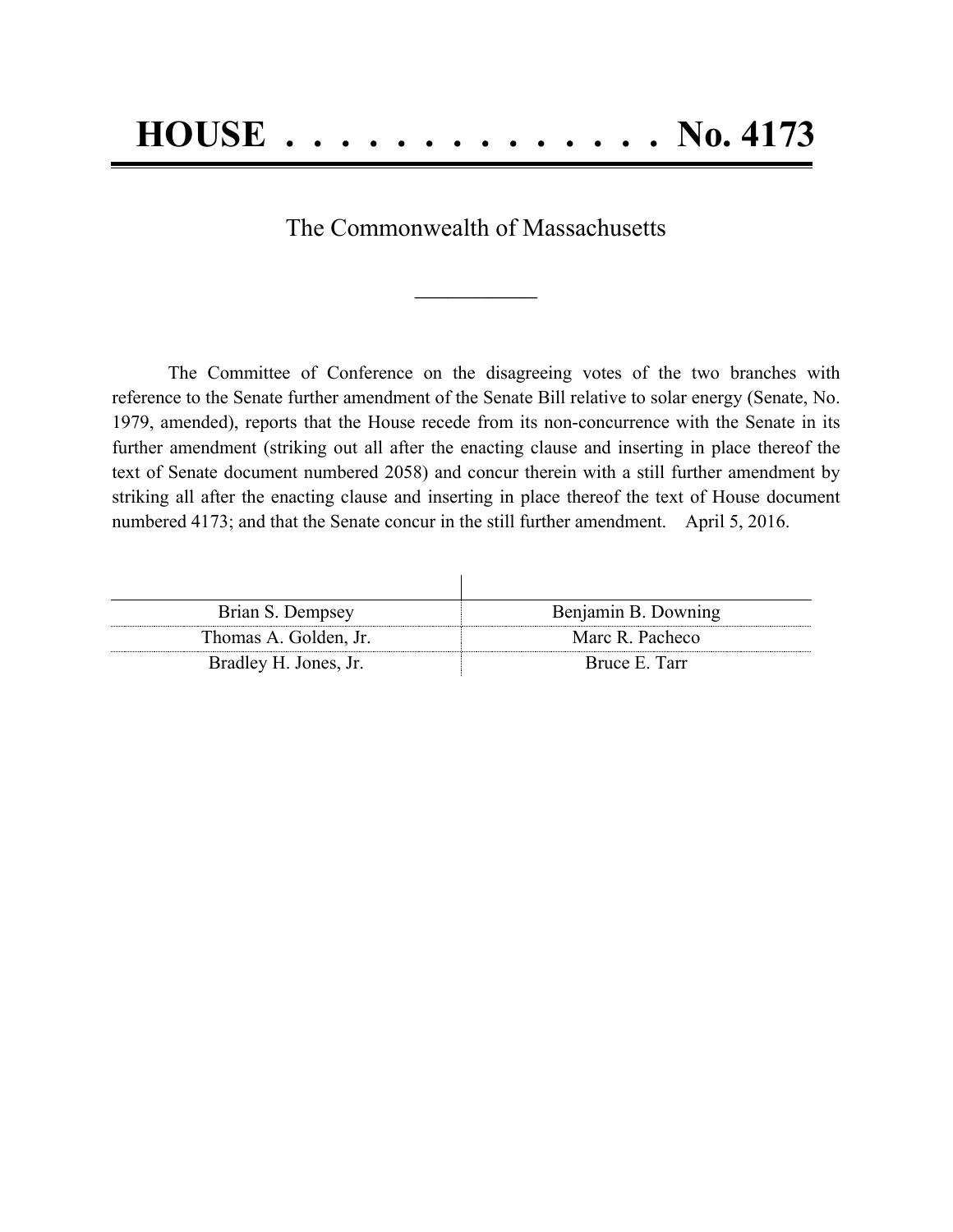## **HOUSE . . . . . . . . . . . . . . . No. 4173**

 The Committee of Conference on the disagreeing votes of the two branches with reference to the Senate further amendment of the Senate Bill relative to solar energy (Senate, No. 1979, amended), reports that the House recede from its non-concurrence with the Senate in its further amendment (striking out all after the enacting clause and inserting in place thereof the text of Senate document numbered 2058) and concur therein with a still further amendment:

## The Commonwealth of Massachusetts

**\_\_\_\_\_\_\_\_\_\_\_\_\_\_\_ In the Year Two Thousand Sixteen \_\_\_\_\_\_\_\_\_\_\_\_\_\_\_**

By striking out all after the enacting clause and inserting in place thereof the following:

1 "SECTION 1. Section 1A of chapter 164 of the General Laws, as appearing in the 2014 Official

2 Edition, is hereby amended by striking out, in line 207, the figure '25' and inserting in place

3 thereof the following figure:- 35.

| 4 | SECTION 2. Said section 1A of said chapter 164, as so appearing, is hereby further                |
|---|---------------------------------------------------------------------------------------------------|
| 5 | amended by striking out, in lines 209 and 210, the words 'June 30, 2014 and are constructed       |
|   | 6 prior to June 30, 2016' and inserting in place thereof the following words:- December 31, 2016, |
|   | and are constructed prior to December 31, 2017.                                                   |

8 SECTION 3. Section 138 of said chapter 164, as so appearing, is hereby amended by 9 inserting after the definition of 'customer' the following definition:-

10 'Market net metering credit', (i) a credit equal to 60 per cent of the excess kilowatt-hours 11 by time of use billing period, if applicable, multiplied by the sum of the distribution company's: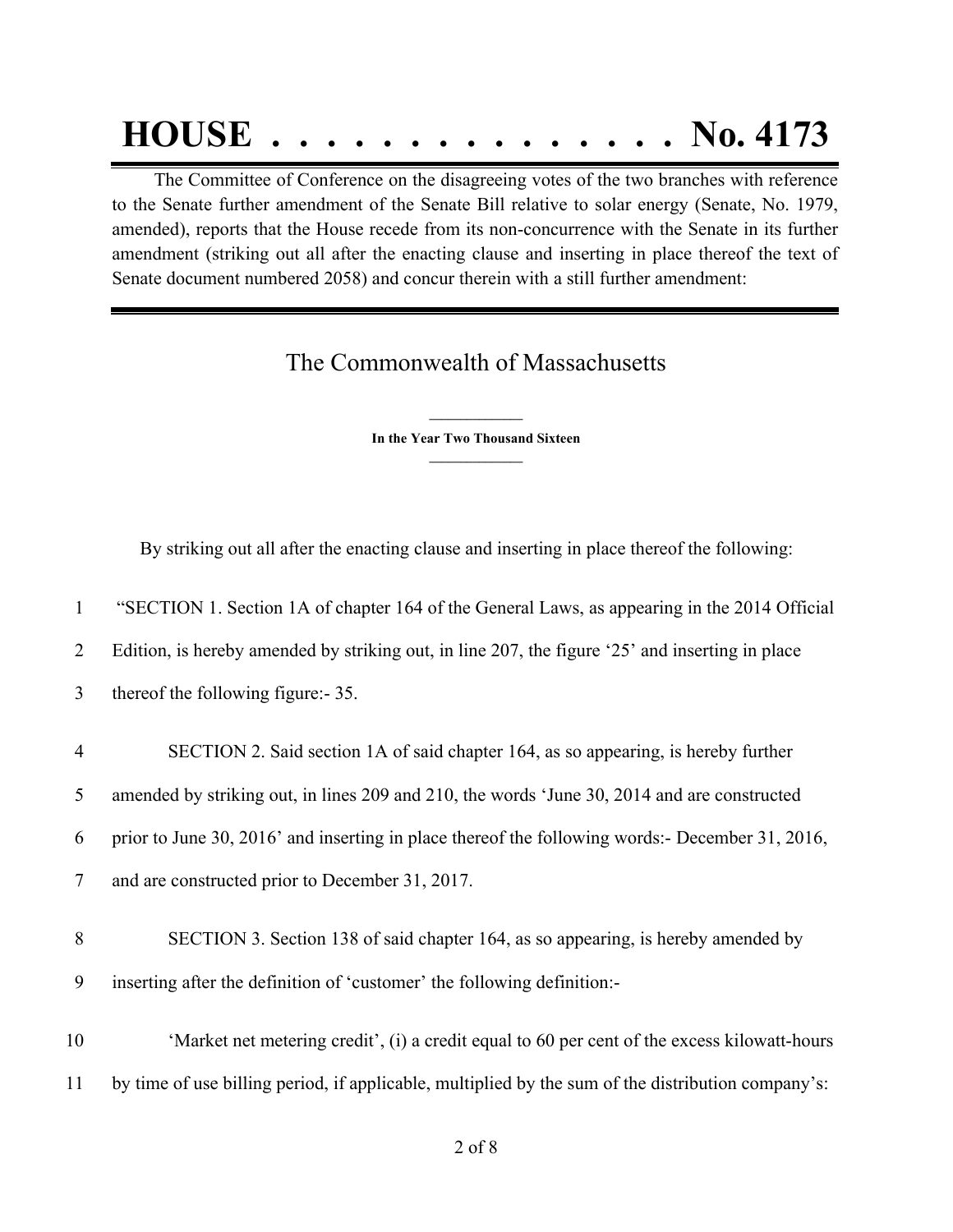(a) default service kilowatt-hour charge in the ISO-NE load zone where the customer is located; (b) distribution kilowatt-hour charge; (c) transmission kilowatt-hour charge; and (d) transition kilowatt-hour charge; provided, however, this this shall not include the demand side management and renewable energy kilowatt-hour charges set forth in sections 19 and 20 of chapter 25; or (ii) for net metering facilities of a municipality or other governmental entity, a credit equal to the excess kilowatt-hours by time of use billing period, if applicable, multiplied by the sum of the distribution company's: (a) default service kilowatt-hour charge in the ISO-NE load zone where the customer is located; (b) distribution kilowatt-hour charge; (c) transmission kilowatt-hour charge; and (d) transition kilowatt-hour charge; provided, however, that this shall not include the demand side management and renewable energy kilowatt-hour charges set forth in said sections 22 19 and 20 of said chapter 25; and, provided further, that credits shall only be allocated to an account of a municipality or government entity.

 SECTION 4. Section 139 of said chapter 164, as so appearing, is hereby amended by inserting after subsection (b) the following subsection:-

 (b<sup> $1/2$ </sup>) Upon a determination by the department of energy resources that the aggregate 27 nameplate capacity of solar net metering facilities qualified under subsection (g) of section 11F of chapter 25A, is equal to or greater than 1,600 megawatts direct current, the department shall certify the date that capacity has been reached and provide a date of notification that all new Class I, Class II and Class III solar net metering facilities in commercial operation after that date shall generate market net metering credits only. A distribution company customer that uses electricity generated by a solar net metering facility that generates market net metering credits may elect net metering as follows: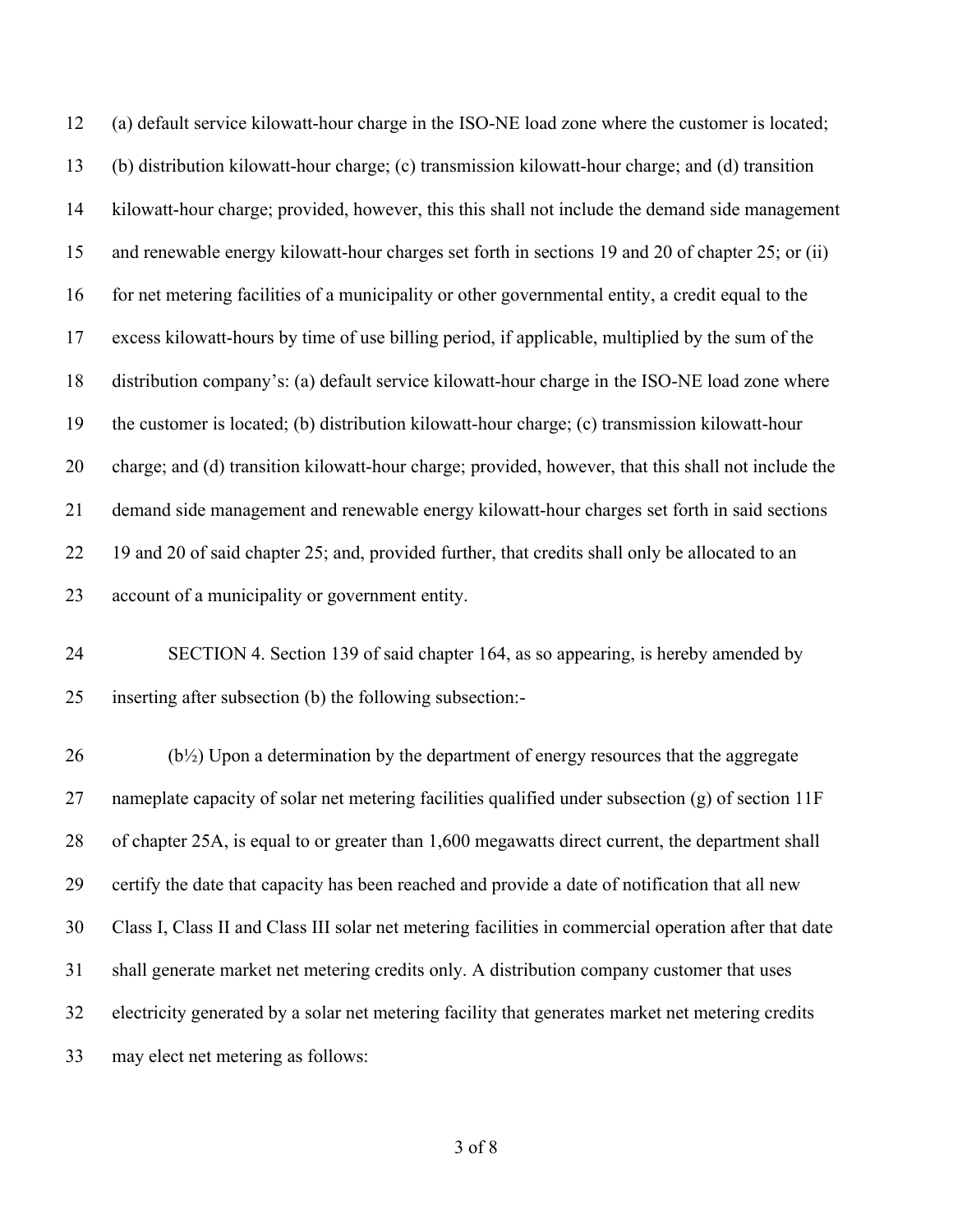| 34 | (1)<br>If the electricity generated by the solar net metering facility under this                    |
|----|------------------------------------------------------------------------------------------------------|
| 35 | subsection during a billing period exceeds the customer's kilowatt-hour usage during the billing     |
| 36 | period, the customer shall be billed for 0 kilowatt-hour usage and the excess market net metering    |
| 37 | credits shall be credited to the customer's account. Credits may be carried forward from month to    |
| 38 | month. A solar net metering facility may designate customers of the same distribution company        |
| 39 | to which the solar net metering facility is interconnected and that are located in the same ISO-NE   |
| 40 | load zone to receive such credits in amounts attributed by the solar net metering facility. Written  |
| 41 | notice of the identities of the customers so designated and the amounts of the credits to be         |
| 42 | attributed to those customers shall be in such a form as the distribution company shall reasonably   |
| 43 | require.                                                                                             |
| 44 | (2)<br>If the customer's kilowatt-hour usage exceeds the electricity generated by                    |
| 45 | the solar net metering facility during the billing period, the customer shall be responsible for the |
| 46 | balance at the distribution company's applicable rate.                                               |
| 47 | SECTION 5. Said section 139 of said chapter 164, as so appearing, is hereby further                  |
| 48 | amended by striking out, in line 73, the figure '4' and inserting in place thereof the following     |
| 49 | figure: $-7$ .                                                                                       |
| 50 | SECTION 6. Said section 139 of said chapter 164, as so appearing, is hereby further                  |
| 51 | amended by striking out, in line 75, the figure '5' and inserting in place thereof the following     |
| 52 | figure: $-8$ .                                                                                       |
| 53 | SECTION 7. Said section 139 of said chapter 164, as so appearing, is hereby further                  |
| 54 | amended by inserting after the word 'from', in line 107, the following words:- subsections $(b1/2)$  |

and (k) and from.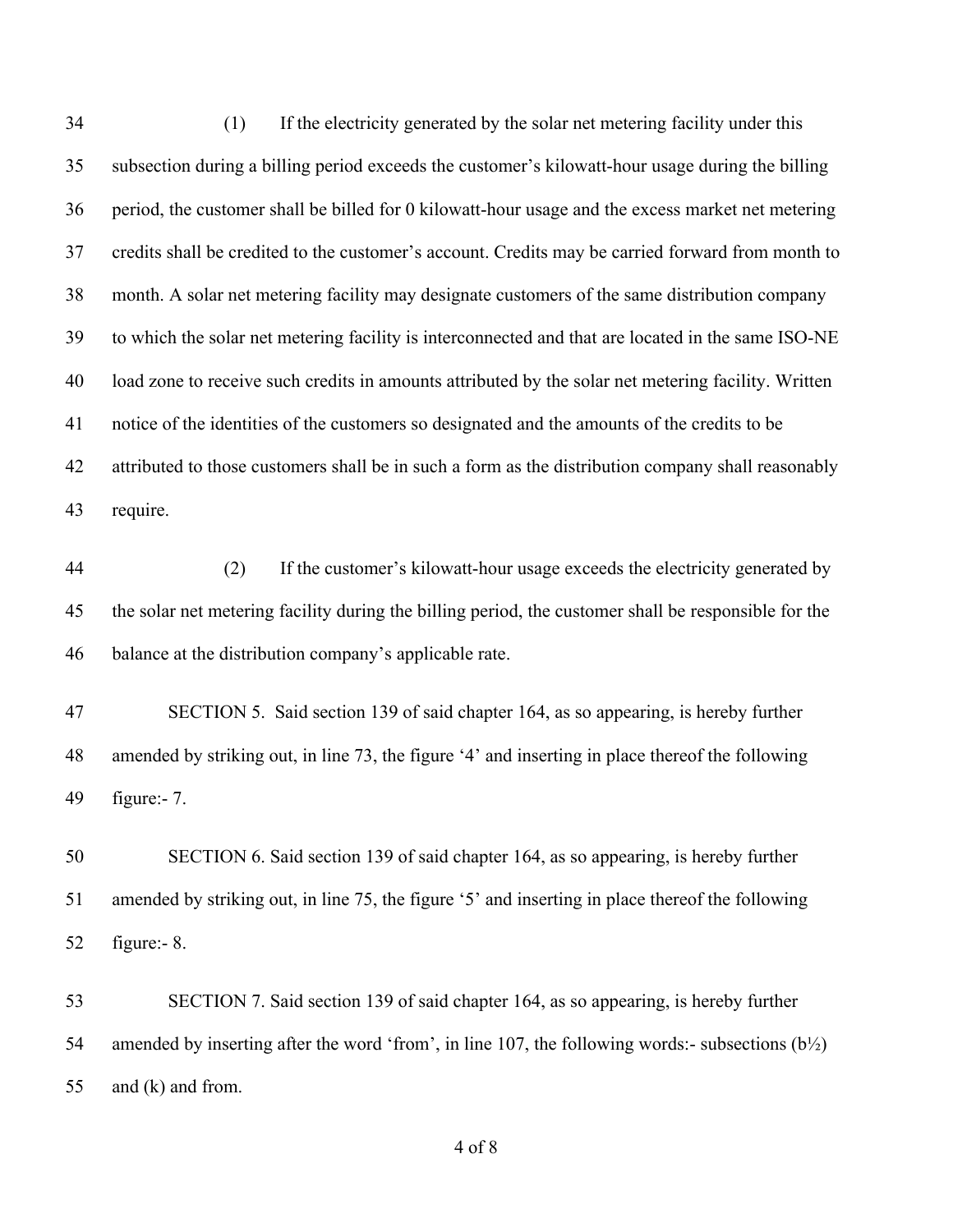SECTION 8. Said section 139 of said chapter 164, as so appearing, is hereby further amended by inserting after the word 'meter', in line 110, the following words:- and accrue Class I net metering credits.

 SECTION 9. Said section 139 of said chapter 164, as so appearing, is hereby further amended by adding the following 2 subsections:-

 (j) Distribution companies may submit to the department proposals for a monthly minimum reliability contribution to be included on electric bills for distribution utility accounts that receive Class I, Class II, Class III, or market net metering credits pursuant to this section, subject to the review and approval of the department. Any such minimum contributions shall ensure that all distribution company customers contribute to the fixed costs of ensuring the reliability, proper maintenance and safety of the electric distribution system. Proposals shall be filed with the department in: (i) the distribution company's base distribution rate proceeding; or (ii) a revenue neutral rate design filing that is supported by appropriate cost of service data across all rate classes. The department may approve a monthly minimum reliability contribution that: (i) equitably allocates the fixed costs of the electric distribution system not caused by volumetric consumption; (ii) does not excessively burden ratepayers; (iii) does not unreasonably inhibit the development of Class I, Class II, Class III facilities; and (iv) is dedicated to offsetting reasonably and prudently incurred costs necessary to maintain the reliability, proper maintenance and safety of the electric distribution system.

 The department may only approve a proposal for a monthly minimum reliability contribution after the aggregate nameplate capacity of installed solar generating facilities in the commonwealth is equal to or greater than 1,600 megawatts. The department shall conduct a full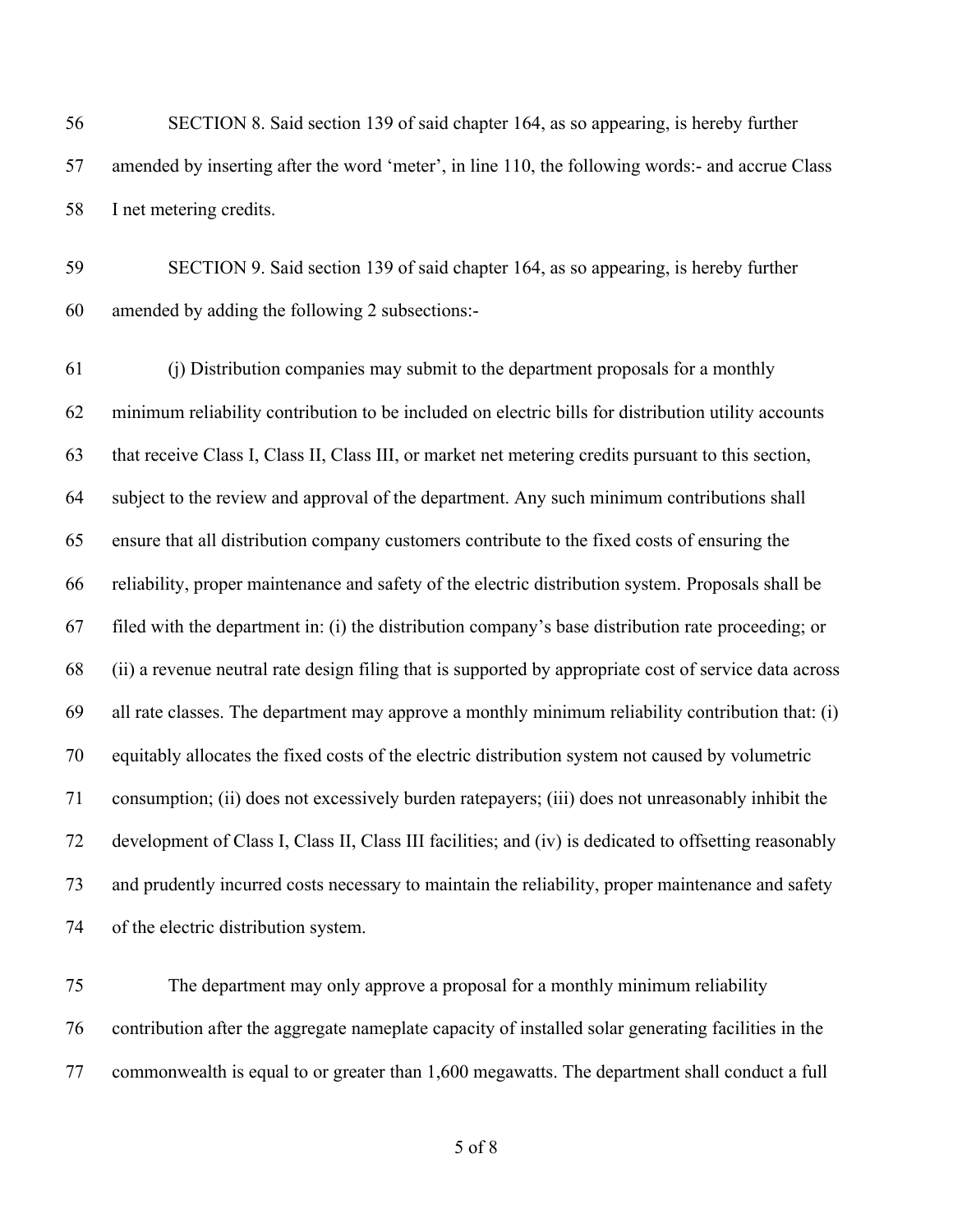adjudicatory proceeding when reviewing proposals for a monthly minimum reliability contribution, which shall include at least 1 public hearing and an opportunity for public comment.

 The department may exempt or modify any monthly minimum reliability contribution for low-income ratepayers. The department may also exempt, for any period through the year 2020, any class or sub-class of Class I, Class II, or Class III net metering facilities that were in service not later than December 31, 2016 from any minimum reliability contribution. Minimum monthly reliability contributions shall take effect on such date designated by the department; provided that, the date designated by the department shall be not later than December 31, 2018. The department may approve changes to the monthly minimum reliability contributions for individual electric distribution companies in any future base distribution rate proceeding, consistent with this section.

 (k) A Class I, Class II or Class III solar net metering facility, as defined in section 138 and this section, shall continue to receive Class I, Class II or Class III net metering credits as otherwise provided by this section if such facility is determined to be so eligible by the department of energy resources prior to the date of notification, as determined pursuant to 94 subsection  $(b\frac{1}{2})$ , that the aggregate nameplate capacity of solar generating capacity in the commonwealth is equal to or greater than 1,600 megawatts; provided, however, that 25 years from the date upon which the Class I, Class II or Class III solar net metering facility was authorized to interconnect to the distribution system by a distribution company, the facility shall receive market net metering credits.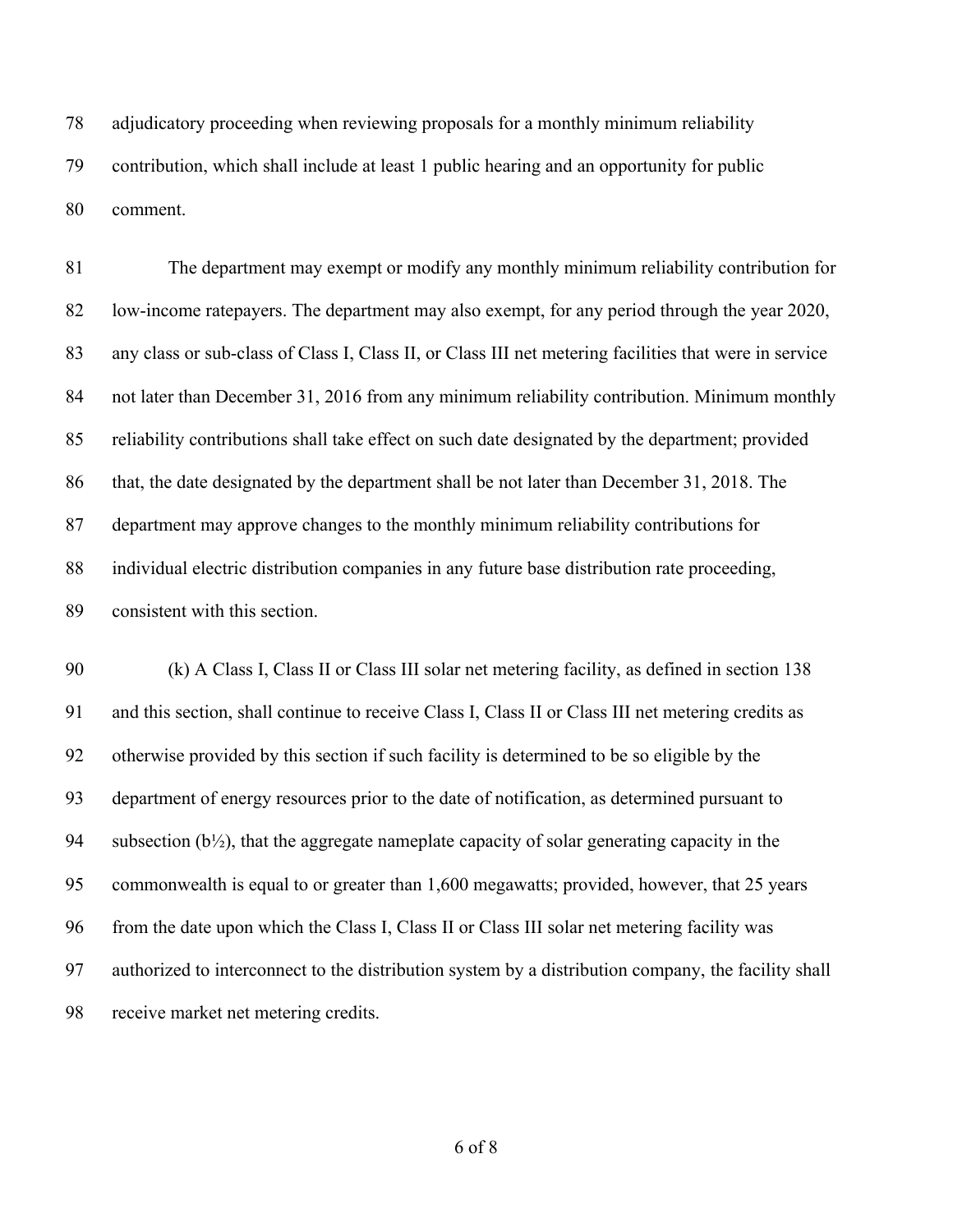SECTION10. Notwithstanding any general or special law to the contrary, any renewable energy generating source using solar photovoltaic or solar thermal electric energy that has previously qualified for programs pursuant to subsection (g) of section 11F of chapter 25A of the General Laws and applicable regulations, as determined by the department of energy resources shall continue to be subject to and receive benefits from said programs, including, but not limited to, the solar carve-out program and its successors, pursuant to the requirements of 225 CMR 14.00.

 SECTION 11. (a) Notwithstanding any general or special law to the contrary, the department of energy resources shall adopt rules and regulations that lower the cost of the commonwealth's solar incentive programs for ratepayers; provided, however, that any facility qualified pursuant to subsection (g) of section 11F of chapter 25A of the General Laws before the effective date of the new program established pursuant to this section, shall remain qualified under existing programs.

 (b) The department of energy resources shall develop a statewide solar incentive program to encourage the continued development of solar renewable energy generating sources by residential, commercial, governmental and industrial electricity customers throughout the commonwealth. The department shall, after notice and the opportunity for public comment, promulgate rules and regulations implementing a solar incentive program which: (i) promotes the orderly transition to a stable and self-sustaining solar market at a reasonable cost to ratepayers; (ii) considers underlying system costs, including but not limited to module costs, balance of system costs, installation costs and soft costs; (iii) takes into account electricity revenues and any federal or state incentives; (iv) relies on market-based mechanisms or price signals as much as possible to set incentive levels; (v) minimizes direct and indirect program costs and barriers; (vi)